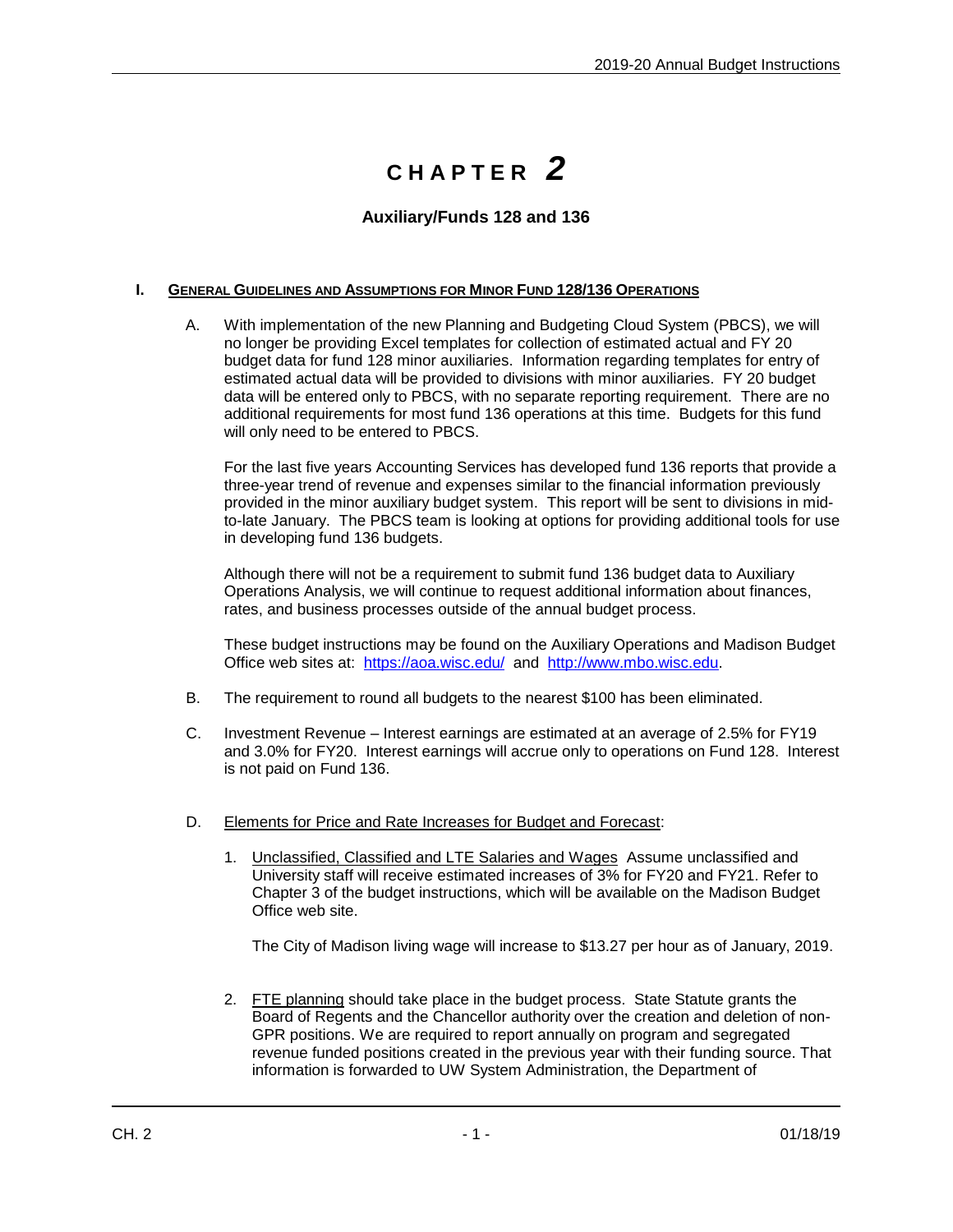Administration and the Legislature's Joint Finance Committee. As such, it remains in our best interest to manage this flexibility wisely. FTE planning should primarily take place in the budget process.

Units requiring modification to authorized FTE levels should request changes through the Budget Office. The detailed form used in prior years will no longer be required. Instead, complete the simplified online form located on the MBO [\(https://mbo.wisc.edu/position-control-reports/\)](https://mbo.wisc.edu/position-control-reports/). You will need to provide a brief but descriptive narrative that provides an overview of the changes and how it will impact FTE levels. This request should go to Andrew Johnson. Divisions should only request additional FTE if the division as a whole will exceed its authority with **filled**  positions. It is not necessary to request additional position authority if vacancy levels generally remain at a high enough level that authority is not exceeded. Operations that wish to budget additional FTE's in 2019-20 should request these positions no later than March 7, 2019.

- 3. Student Wages Student wage increases should be budgeted in accordance with the policies and procedures produced by the Office of Human Resources (OHR).
- 4. Fringe Benefits Operations that have reliable actual fringe benefit cost information from previous years should use a fringe benefit rate based on actual experience.

Operations may use the fringe benefit rates provided by the Office of Research and Sponsored Programs in developing their budgets. Generally these rates are available in January for the following fiscal year and can be found under Rates at [http://www.rsp.wisc.edu.](http://www.rsp.wisc.edu/)

The Wisconsin Department of Employee Trust Funds (ETF) projects no increase in health insurance premiums effective January, 2019. Assume an additional 5% increase in January, 2020, and 5% for years thereafter. University employees enrolled in State Group Health Insurance in 2018 may opt out of 2019 coverage and receive a \$2,000 incentive. This will be paid monthly and will be charged to the source of funds for the related payroll. This should be a net savings to the employing department, which will no longer be charged for the employee's health insurance,

The ETF Board decreased the required contribution rates for most employees in the Wisconsin Retirement System by .25% January, 2019. The current rate is 7.65%. There is also a surcharge that has been added to this rate since 2003-05 to cover unfunded liabilities. The rate is subject to change each biennium. Assume this will remain at 3.3%. This means the total retirement charge is 10.95%. Assume it will stay at this rate for the budget period.

- 5. Tuition Remissions Surcharge Beginning January 1, 2007, a fixed surcharge of \$4,000 per semester has been applied to all PA and RA positions on all funds except Fund 142. TA positions are exempt from the charge. This was increased to \$5,000 per semester in FY 15-16 and was increased again to \$6,000 per semester in fall, 2016. Assume it will remain the same in FY 19 and FY 20.
- 6. Workers Compensation All salaries and wages, unclassified, classified, LTE and student, are subject to worker's compensation premiums. We have no information at this time about future premium increases. For planning purposes assume a 4% increase in FY 19 and 20.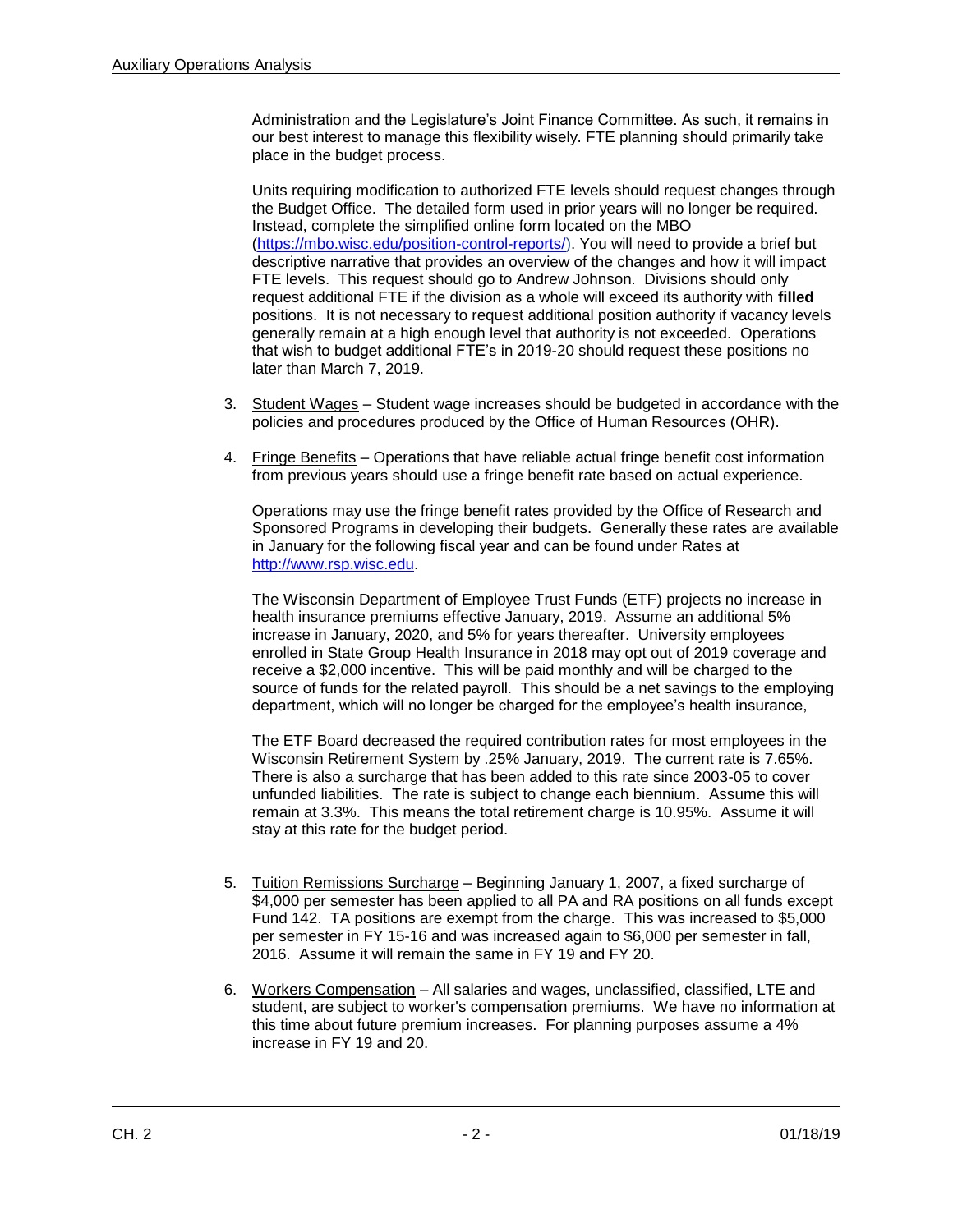- 7. Property and Liability Insurance For planning purposes, assume 2% increases in FY 19 and 20.
- 8. Terminal Leave Assessment The terminal leave assessment was created to fund a pool for lump sum terminal leave payouts. FY 19 rates are .15% of faculty/academic staff and .03% of university staff salaries. Assume the rates will remain the same in FY 20.
- 9. Supplies and Services Units should use an estimated inflation rate of 2.5 percent for 2018-19 unless there is a more appropriate inflation factor for the mix of goods and services they purchase.
- 10. Capital For equipment purchases, only those items that individually cost \$5,000 or more AND have a useful life of two years or more should be budgeted as capital. The \$5,000 minimum does not apply to equipment accessories which are attached to previously purchased capital items. For current guidelines on building maintenance and improvements, see Exhibit A of the Accounting Services Class/Account Code Manual which is available on the Accounting Services web page.
- 11. Centralized Services Assessment A centralized services assessment methodology has been established based upon institutional support costs of many of the central campus units at UW-Madison. Assume the rate will remain at 5% of expenditures, net of sales credits, FY 19 and will increase to 7% in FY 20. Our current methodology is subject to review and there may be changes in FY20.
- 12. Information Technology Assessments Costs related to software licenses, common systems, 21<sup>st</sup> Century and VOIP have been combined and will be assessed as a single charge. Each division will determine the allocation among funds and activities.
- E. Management of Cash Balances/Reserves/Solvency Position --Program revenue reserve balances, including funds 128 and 136, have been subject to increased scrutiny by the Legislature, resulting in a new Regent policy for these balances. Under this policy the campus is required to provide justification for balances in excess of 12% of current year expenditures. **This policy applies to the campus as a whole, and not to individual divisions or accounts**. For this calculation, reserve is defined as cash balance minus advance deposits (deferred revenue).

For purposes of individual activities on fund 128 and 136 (other than major auxiliaries), clearing accounts and activities that primarily serve internal customers should have a target balance of zero dollars by the end of each fiscal year. Activities that primarily serve external customers should have a target cash balance of no more than 15% of current year expenditures in addition to revenue that is unearned.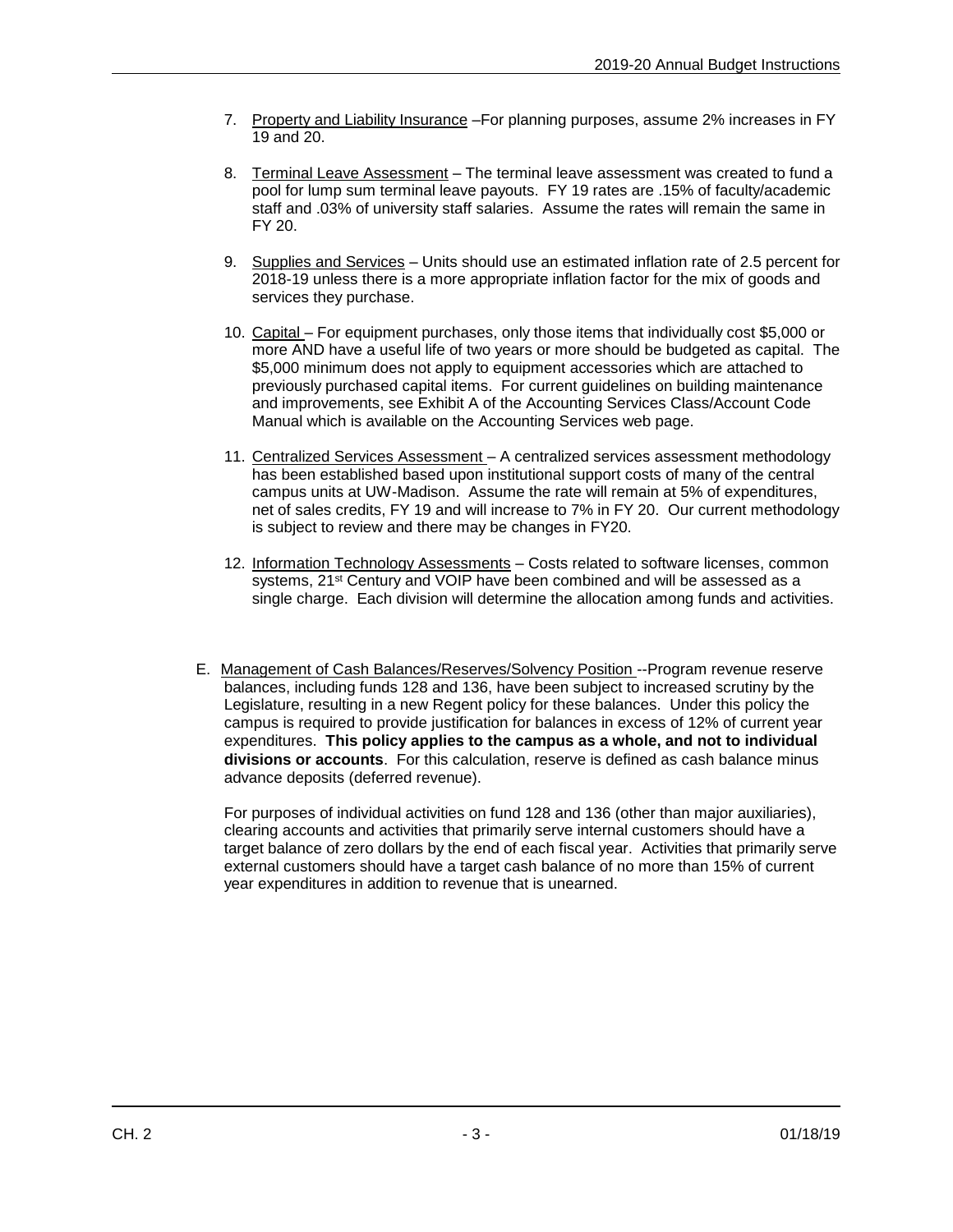- **II.** GENERAL GUIDELINES AND ASSUMPTIONS FOR MAJOR AUXILIARIES These apply to University Housing, Wisconsin Union, Transportation Services, Car Fleet, Recreational Sports, University Health Services, Intercollegiate Athletics, Division of Information Technology, Child Care Tuition Assistance Program, University of Wisconsin Press, Conference Centers & Mail Services and selected Division of Student Life operations.
	- A. The 2019-20 Annual Budget and 2021-25 Five-Year Forecast for major auxiliary enterprises must be submitted to the Office of Auxiliary Operations Analysis (Room 167 Bascom Hall) no later than **Thursday, March 7, 2019**. If submitted electronically, this should be in Excel format rather than PDF and sent to aoa@vc.wisc.edu. The UW-Press forecast will be three years.
	- B. The requirement that all dollar amounts be rounded to the nearest \$100 has been eliminated.
	- C. The 2019-2020 total budget amounts entered in the cash flow schedules must agree with the amounts entered into PBCS. All non-salary amounts entered into PBCS must be the same as entered on Schedule A. Debt service should be entered on fund 123. Salary amounts are entered to the CAT tool. If there is staff turnover between the time the budget schedules are submitted to AOA and the budget entry cut-off in early April, provisions for salary savings or increases should be used to keep totals reconciled to the budget submission to AOA.
	- D. The 2018-2019 Estimated Actual amounts entered in the schedules should be based upon operating experience year to date through the time of budget submission, extrapolated through June 30, 2019. These amounts should be consistent with third quarter projections you submit through the quarterly forecast process. The Operating Contingency, as shown on the statement of financial position (Schedule B), should be based on estimated actual university staff and unclassified salaries and benefits. For the Division of Student Life and CCTAP, this appears on schedule A/B.2 and will be calculated by Auxiliary Operations Analysis.
	- E. A Director's Summary of each budget unit's 2019-20 budget proposal, including comments about major capital expenditures, solvency, operations, new or changed programs, and underlying assumptions, is to be submitted as part of the annual budget request. This will be the source for our narratives submitted to UW System explaining cost increases.
	- F. Financially-sound pro forma financial statements must be developed. If budgeted and forecast revenues are not sufficient to meet budgeted and forecast expenses associated with present program levels in terms of quality and/or quantity, reduction, modification, or elimination of programs must be implemented. Such conditions should be explained in the Director's Summary.

The primary purpose of the 2021-25 forecasts is to project future cash and revenue needs (including prices/rates) to support future operating expenses, capital expenditures and solvency requirements. Schedule B2 should reflect an attempt to match forecast financial resources and requirements.

G. Explicit assumptions regarding revenue, expense, cash flow, inventory levels, accounts receivable, etc. should be stated and appended as notes to the appropriate budget or forecast schedule.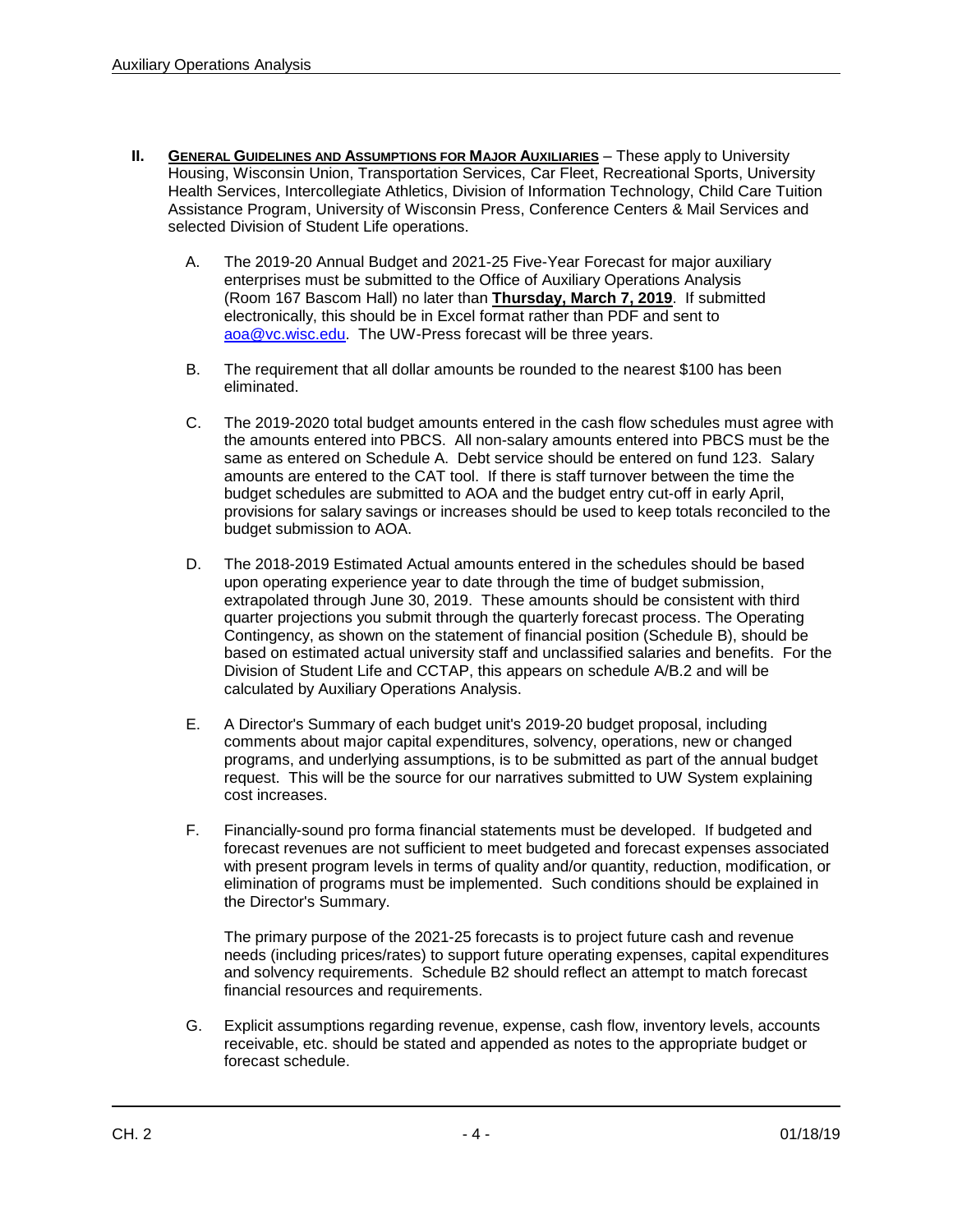- H. The cash flow forecast (Schedule A), which is the basis for the official Regent-approved Red Book budget, must be reconcilable to the accrual income statement (Schedule C) and the statement of financial position (Schedule B). The cash balance on Schedule A must reconcile to cash on Schedule B. Net income on Schedule C must reconcile to Change in Equity on Schedule B.The cash flow FY 20 budget must reconcile to your PBCS budget submission and the ending cash balance should be consistent with your third quarter forecast provided to Accounting Services.
- I. Each budget unit should submit a schedule, such as Schedule E3, "Capital Equipment/Building Expenditures Summary", listing planned capital expenses. The total cost of projects requiring approval of the State Building Commission (SBC) and/or the Division of State Facilities Development and Management (DFDM) should be listed in the schedule in the year the cash transfer is expected to be made to the Building Trust Fund.

As a result of a recent policy change at DFDM the full amount of the design fee must be sent to DFDM when a project is approved. The full amount of budgeted PR-cash must be sent at the point of Authority to Construct. Gift funds will be sent according to an agreed upon schedule over the course of construction. In the short run, this may require loans from campus balances. These loans should be reflected in the financial statements along with proposed repayment schedules.

Although PR-cash is sent in advance, DFDM allocates project costs proportionally to cash and bond budget lines throughout the constructions period. Therefore, forecasts for projects with a combination of cash and bonding should assume that bonds are requested in time to pay the bonding share over the course of construction.

- J. Committed Operations Equity The Statement of Financial Position (Schedule B) should include the following categories of committed operations equity projections:
	- 1. Equipment, Buildings, Land Improvements and Land Equipment, buildings, land improvements and land, net of accumulated depreciation, less related long-term debt and/or contributed equity.
	- 2. Debt Service Contingency Each major auxiliary should review debt service contingency levels with AOA during the budget process. Debt service contingencies will be set at a level equal to no more than one year of debt service payments, minus amounts included in short-term liabilities. For some units a 6 month or zero contingency may be indicated.
	- 3. Operating Contingency Each major auxiliary should review operating contingency levels with AOA during the budget process. In most cases a level equal to one month of permanent salaries, wages and fringe benefits will be permitted. (Do not include LTE or student wages.) For specific units a lower or higher level may be determined in consultation with AOA staff. UW System guidelines are in Appendix 3 of policy 314 (formerly F43) - Financial Management of Auxiliary Enterprises. The operating contingency is considered a part of the operating reserve and falls under the 5% minimum to 15% maximum of prior year revenue category.
	- 4. Equipment-Add/Replace, Buildings-Add/Replace and Land Improvements-Add/Replace - The contingencies in the current year, budget year and all forecast years should be set at the amount of cash required for the following two years. Schedule E2 may be used but this is no longer required. These contingencies are subject to the limits in Attachment 3 of Policy 314 (formerly F-43).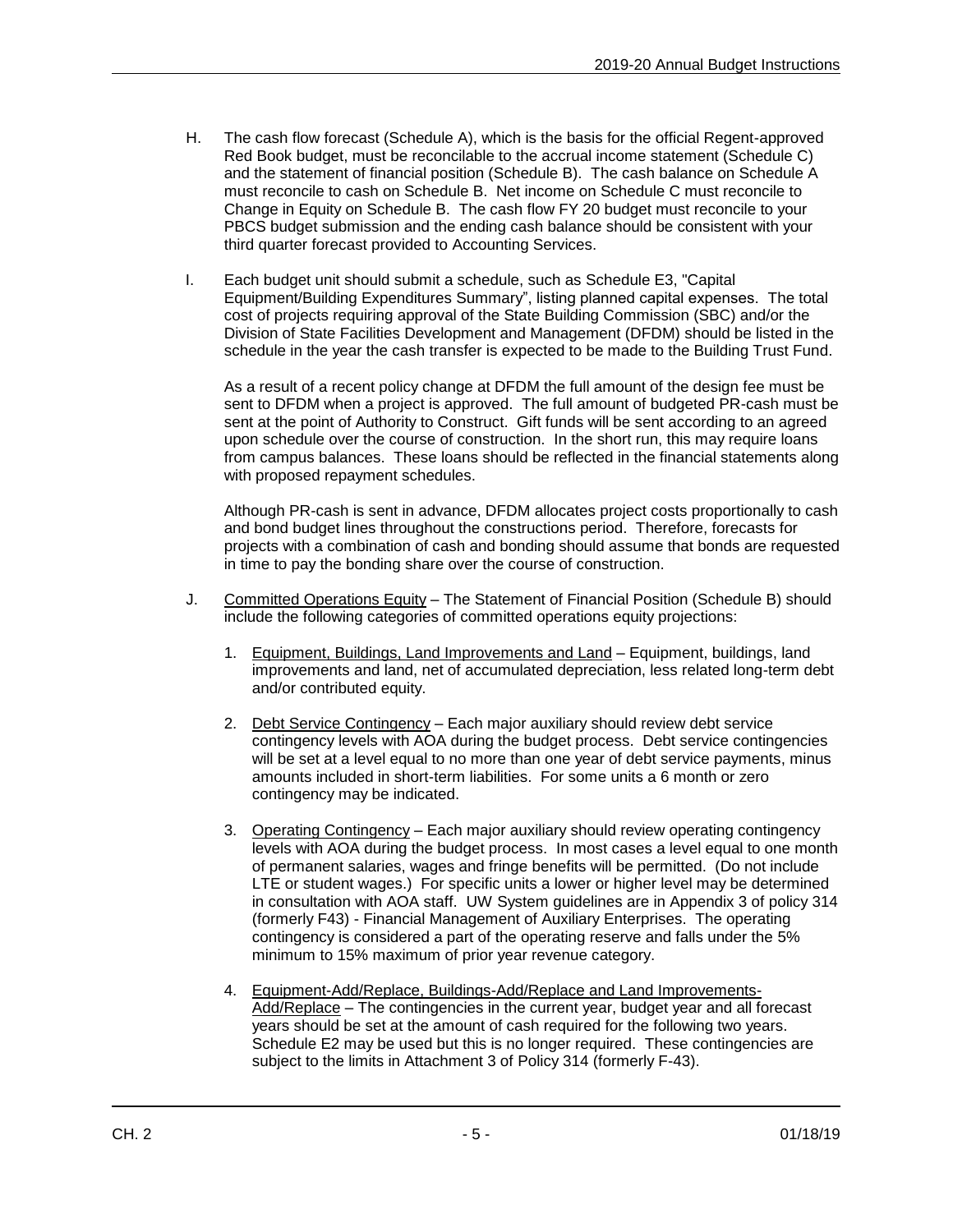- 5. Any other categories should be discussed with Donna Halleran.
- K. Enrollment Projections for UW-Madison Enrollment projections were sent to all segregated fee units in November as part of the Segregated Fee estimates. Freshman enrollment is expected to increase by 250 students per year until 2021, and then remain flat after that.
- L. Segregated University Fees (SUF) SUF projections were developed and sent to units receiving those fees along with templates and instructions for their use. This year we have included suggested rates for FY 20 based on preliminary information. If the rate proposal changes during the budget process, contact Auxiliary Operations Analysis for further instructions. We have also provided estimated fee collections for FY 19 and FY 20. In PBCS, there will be a requirement to separately enter budgeted fees for each semester and prior year. We have provided the detailed amounts by semester and these should match amounts entered to PBCS.
- M. Investment Revenue Interest earnings are estimated at an average of 2.5% for FY19 and 3.0% for FY 20. The estimated rate should be 3.5% for FY 21 and increase by .5% for each of the forecast years.
- N. Elements for Price and Rate Increases for Budget and Forecast:
	- 1. Unclassified, Classified and LTE Salaries and Wages Assume Unclassified and University staff will receive estimated increases of 3% for FY20 and FY21 and another 2% annually after that. Refer to Chapter 3 of the budget instructions, which will be available on the Madison Budget Office web site.

Further instructions for FY 20 are in Chapter Three of the budget instructions, which will be available on the Madison Budget Office web site.

The living wage will be increased to \$13.27 per hour as of January, 2019.

2. FTE planning State Statute grants the Board of Regents and the Chancellor authority over the creation and deletion of non-GPR positions. We are required to report annually on program and segregated revenue funded positions created in the previous year with their funding source. That information is forwarded to UW System Administration, the Department of Administration and the Legislature's Joint Finance Committee. As such, it remains in our best interest to manage this flexibility wisely. FTE planning should primarily take place in the budget process.

Units requiring modification to authorized FTE levels should request changes through the Budget Office. The detailed form used in prior years will no longer be required. Instead, complete the simplified online form located on the MBO [\(https://mbo.wisc.edu/position-control-reports/\)](https://mbo.wisc.edu/position-control-reports/). You will need to provide a brief but descriptive narrative that provides an overview of the changes and how it will impact FTE levels. This request should go to Andrew Johnson. Divisions should only request additional FTE if the division as a whole will exceed its authority with filled positions. It is not necessary to request additional position authority if vacancy levels generally remain at a high enough level that authority is not exceeded. Operations that wish to budget additional FTE's in 2019-20 should request these positions no later than March 7, 2019.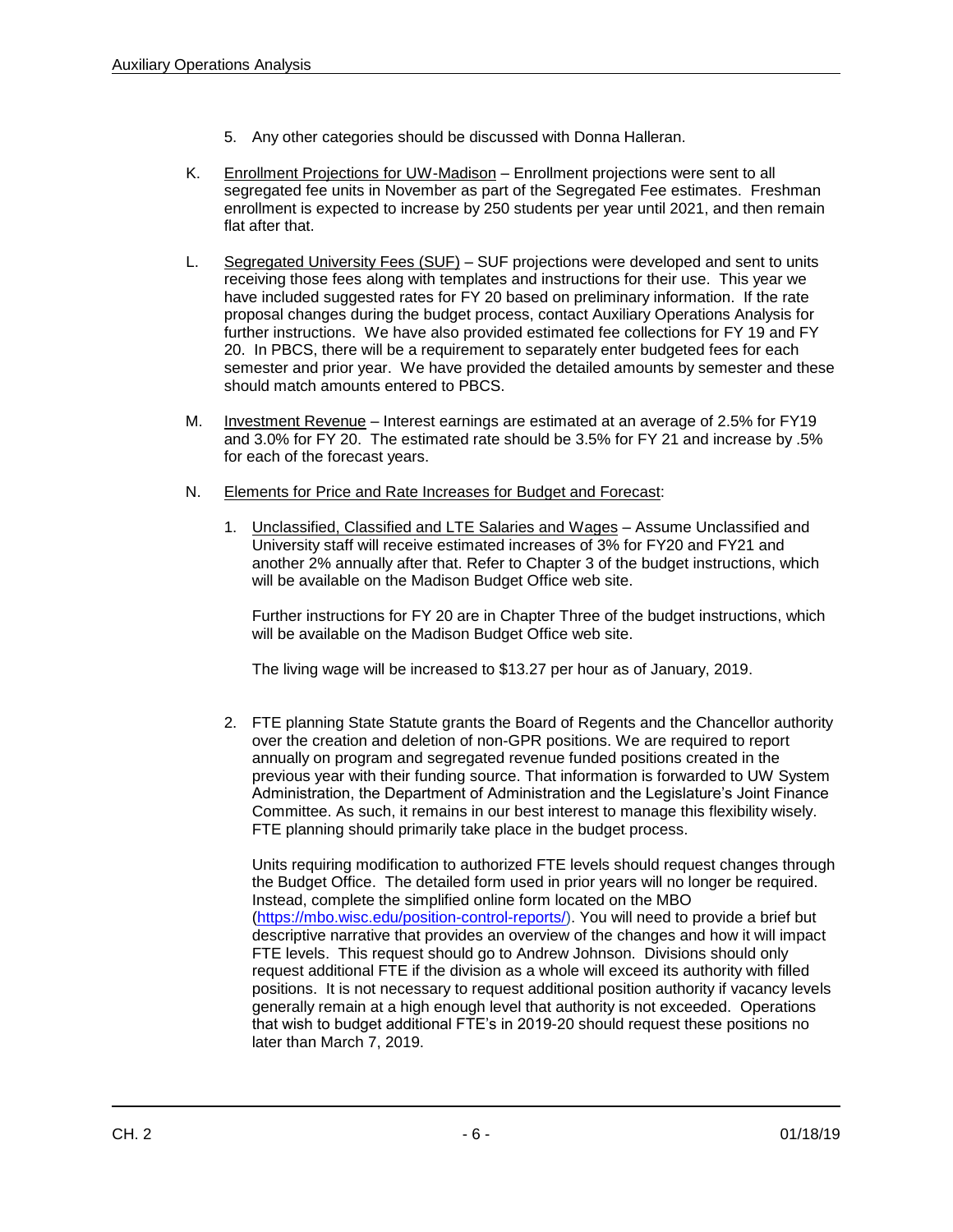- 3. Student Wages Student wage increases should be budgeted in accordance with the guidelines published by Office of Human Resources (OHR). Some of the auxiliaries have experienced difficulties in hiring student employees. These units should budget according to their individual market conditions. All should assume gradual increases over time.
- 4. Fringe Benefits Fund 128 operations that have reliable actual fringe benefit cost information from previous years should use a fringe benefit rate based on actual experience.

 Fund 128 operations may use the fringe benefit rates provided by the Office of Research and Sponsored Programs in developing their budgets. Generally these rates are available in January for the following fiscal year and may be found under Rates at [http://www.rsp.wisc.edu.](http://www.rsp.wisc.edu/)

The Wisconsin Department of Employee Trust Funds (ETF) projects no increase in health insurance premiums effective January, 2019. Assume an increase of 5% January, 2020 and in each year of the forecast. University employees enrolled in State Group Health Insurance in 2018 may opt out of 2019 coverage and receive a \$2,000 incentive. This will be paid monthly and will be charged to the source of funds for the related payroll. This should be a net savings to the employing department, which will no longer be charged for the employee's health insurance,

The ETF Board decreased the required contribution rates for most employees in the Wisconsin Retirement System by .25% January, 2019. The current rate is 7.65%. There is also a surcharge that has been added to this rate since 2003-05 to cover unfunded liabilities. The rate is subject to change each biennium. Assume this will remain at 3.3%. This means the total retirement charge is 10.95%. Assume it will stay at this rate for the budget period.

- 5. Tuition Remissions Surcharge Since January 1, 2007, a fixed surcharge of \$4,000 per semester has been applied to all PA and RA positions on all funds except Fund 142. TA positions are exempt from the charge. This was increased to \$5,000 per semester in FY 15-16 and was increased again to \$6,000 per semester in fall, 2016. Assume it will remain at \$6,000 for the budget and forecast period.
- 6. Workers Compensation All salaries and wages, unclassified, classified, LTE and student, are subject to worker's compensation premiums. Unit premiums will be affected by actual claims experience. We have no information about future premium increases. For planning purposes, assume a 4% increase each year.
- 7. Property and Liability Insurance We have no information at this time about expected increases in property and liability insurance for the Madison campus in FY 19 or 20. New facilities will result in higher than average property premium increases for certain units. Actual claims experience for both property and liability will affect unit premiums. For planning purposes, assume a 2% increase each year as a base premium increase.
- 8. Terminal Leave Assessments The terminal leave assessment was created to fund a pool for lump sum terminal leave payouts. FY 19 rates are .15% of faculty/academic staff and .03% of university staff salaries. Assume the rates will remain the same in FY 20.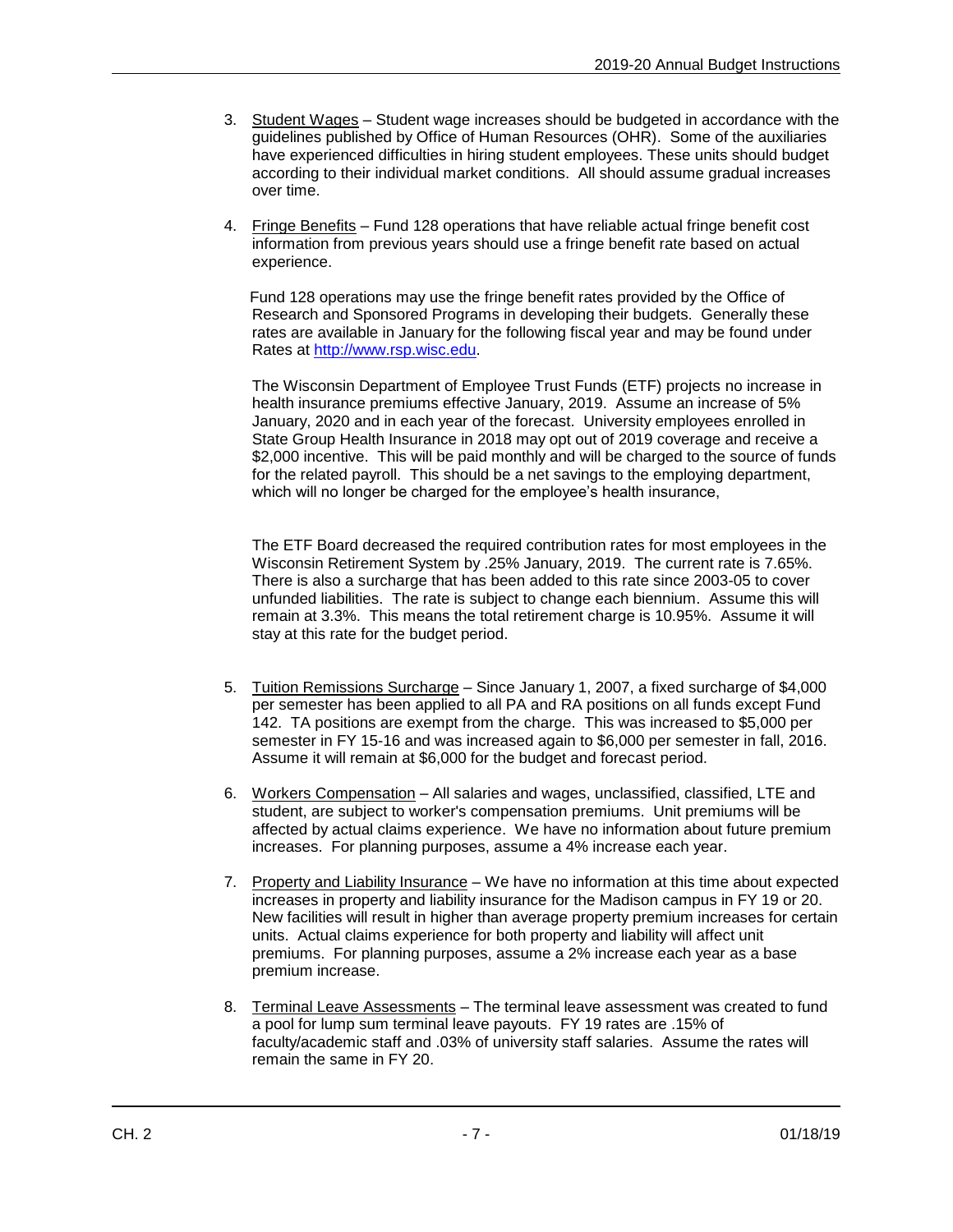- 9. Supplies and Services Units should use an estimated inflation rate of 2.5 percent for FY 19 and FY 20 and 2.5 percent in the forecast years unless there is a more appropriate inflation factor for the mix of goods and services they purchase.
- 10. Municipal Services Auxiliary units occupying program revenue space are required to pay for municipal services. Effective FY 18, a separate segregated fee was established for municipal services charges previously paid by Wisconsin Union, Recreational Sports, UHS and ASM. All units should assume a 4% annual increase over the FY 18 charge.
- 11. Utilities All utilities-related expenses should be based on prior experience and Physical Plant estimates for the current and future years. Refer to the provisions of UW System Administration policy 318 (formerly G3), "The Charging of Utilities for Auxiliary Enterprises," in determining and documenting utility cost projections.

Physical Plant estimates for electric, steam and chilled water rates will be provided in mid-January.

- 12. Centralized Services Assessment A centralized services assessment methodology has been established based upon institutional support costs of many of the central campus units at UW-Madison. For FY 19 the centralized services charge will be 5% and is expected to increase to 7% in FY20. The campus is reviewing the methodology for calculating assessments along with the rate, so rates are subject to change and potential increase in FY 21 and beyond. For the purpose of building a forecast, assume the same methodology and 7% rate in the forecast years.
- 13. Utility Infrastructure Costs Estimates for All-Agency, Co-Gen, Charter and major utility project assessments will be sent separately to all affected units.

These costs should be budgeted as capital on separate line on Schedule A.

- 14. Routine Repairs and Maintenance Routine R/M expenses for equipment, buildings, and land improvements should be based on prior experience in terms of maintaining operations on a day-to-day basis and include a 2% increase for price escalation.
- 15. Major Repairs and Maintenance –Calculation of the Major R/M contingency should be based on reasonable annual allocations as a function of projected capital expenditures during the 2020-2026 annual budget/forecast periods. The limits in UW System policy 314 (formerly F43) Attachment 3 apply to this category. The Divisions of Intercollegiate Athletics and Recreational Sports should assume no further GPR funding from the All-Agency and Small Projects programs except for projects that have already been approved with GPR funding.
- 16. Capital Equipment For furniture and equipment purchases, include only items that individually cost \$5,000 and more AND have a useful life of two years or more. The \$5,000 minimum does not apply to equipment accessories that are attached to previously purchased capital items. Also, replacement parts or renovation which costs \$5,000 or more AND which extend the useful life should also be included. See Exhibit A of the Accounting Services Class/Account Code Manual for current guidelines on remodeling and maintenance projects.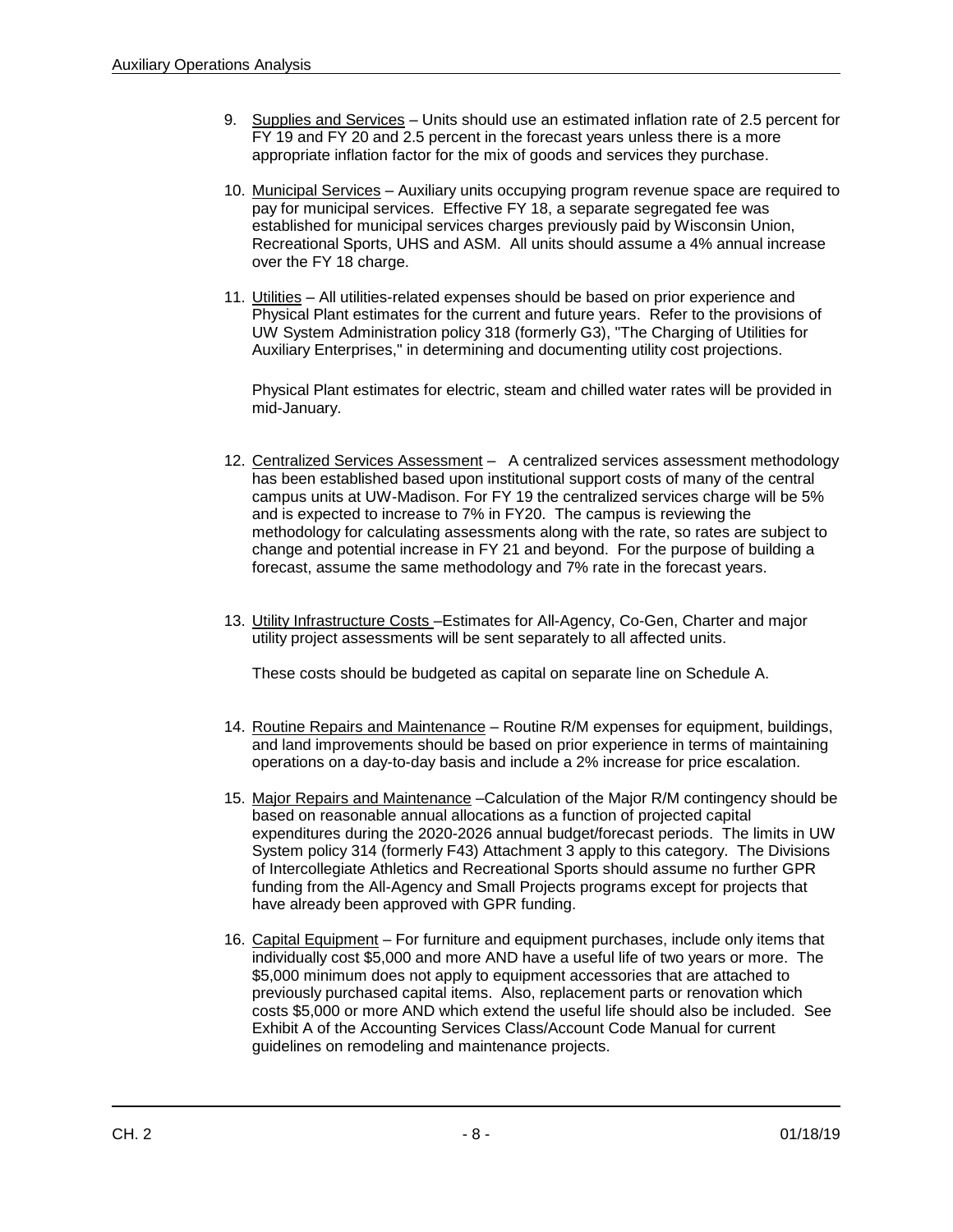- 17. Depreciation Expense Depreciation expense for equipment, buildings, and land improvements should be recognized in accordance with generally accepted accounting principles applied on a basis consistent with preceding accounting periods. To be consistent with UW System financial statements, buildings should be depreciated for a half year in the year placed in service. New buildings or major additions should be depreciated over 40 years. Renovation should be depreciated over 20 years.
- 18. Debt Service –Principal repayments and interest expense should be separately identified on schedule A. These will be entered on fund 123 in PBCS.
- 19. Wisconsin Department of Administration Assessments This assessment has been replaced by/incorporated into the centralized services assessment discussed above.
- 20. Property Taxes State law subjects tax exempt entities to the payment of property taxes on that portion of their facilities used to generate unrelated business income. The UW System became subject to the payment of this property tax with the start of the 1993 local fiscal year. To date, no property tax assessments or valuations have been received from any municipality.
- 21. Auxiliary Rate Threshold This year all segregated fee and housing increases, regardless of amount, will require more detailed reporting. The 3% reporting threshold has been eliminated. In prior years, only the most popular room rates were reported for residence halls. This year prior and current rates will need to be reported for every room. The 2019-20 annual budget proposals will be considered at the July 2019 Board of Regents meeting.
- 22. Information Technology Assessments Costs related to software licenses, common systems, 21<sup>st</sup> Century and VOIP have been combined and will be assessed as a single charge. Each division will determine the allocation among funds and activities. The amount of the assessment for each auxiliary was provided at the November auxiliary budget meeting.
- 23. Interest Rates for Capital Projects Planning The Capital Finance Office in the State Department of Administration suggests using a rate of 5% for planning purposes. Notes payable and commercial paper have variable interest rates and amortization schedules developed by Capital Finance assumed a rate of 5%, with quarterly payments. The actual interest rates are less than 5%, but are expected to increase with semi-annual payments. For FY 19 and FY 20, it is reasonable to assume an interest rate of 5%, with continued annual payments. For FY 21 and beyond, use the amounts in the amortization schedules for existing debt and 5% for new debt.

The Capital Finance Office was able to take advantage of a federal program, Build America Bonds, which was part of the 2009 stimulus package. The federal government will pay 35% of all future interest costs on bonds issued under this program. This applies to the 2009D and 2010B sales. The program expired at the end of 2010.

Auxiliaries with 2009D or 2010B bonds that will receive future credits should handle the federal contribution as a reduction in interest expense. This should be reported separately to aid in the debt service reconciliation process.